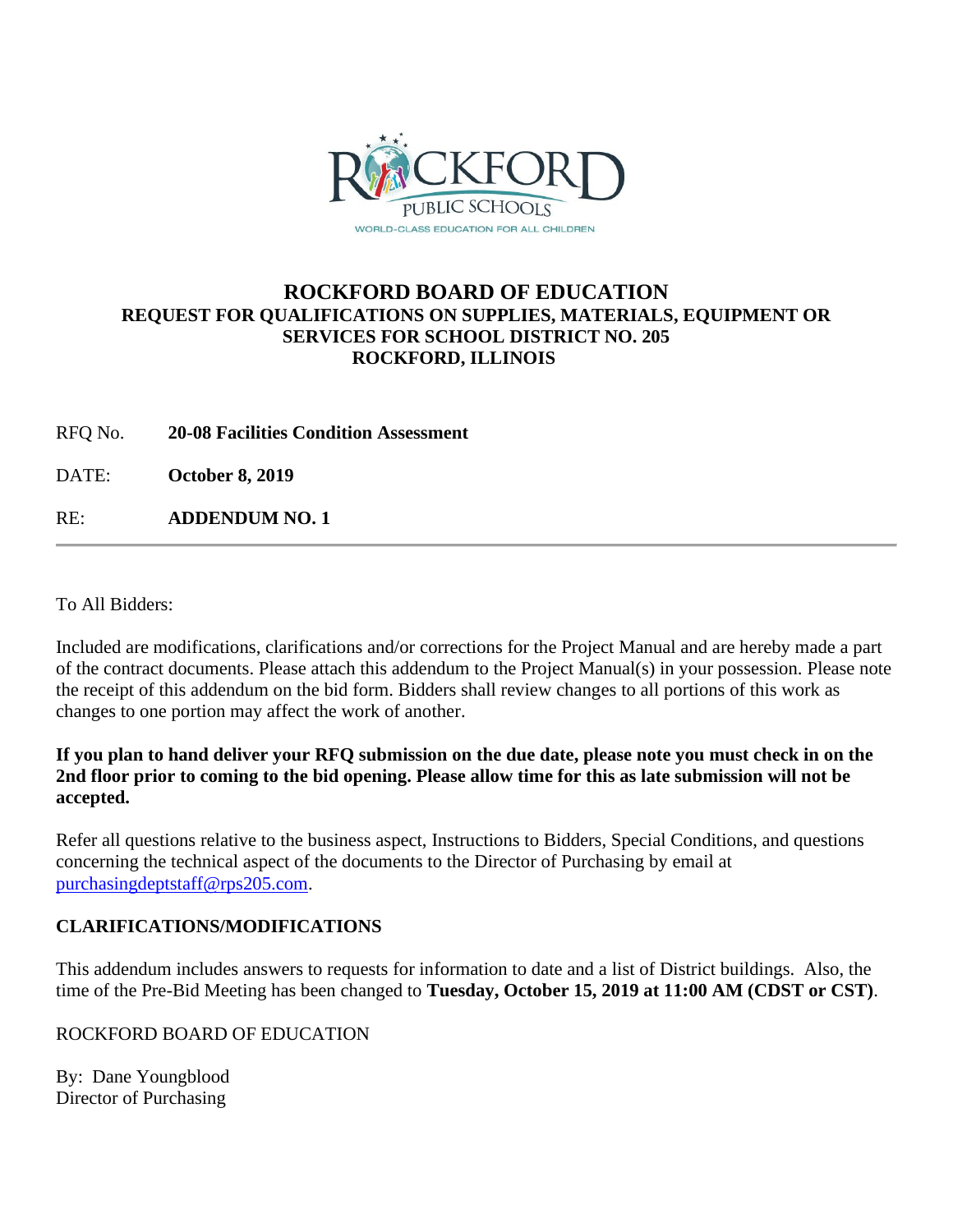## **CLARIFICATIONS**

Below is a list of all requests for information to date and corresponding responses.

- 1. Can you provide a detailed building list that includes building name, use, year built and gross square footage? This will help us to determine an accurate level of effort for the FCA and provide a more reasonable price.
	- a. A detailed building list is included in this addendum.
- 2. Under Specifications, 5.3.1 Method of Collection, are you requiring each field team consist of only architects and engineers (licensed or not)?
	- a. Each field team must include a minimum of one licensed architect and one licensed architect.
- 3. Price proposals are mentioned early in the RFQ, but not in the latter sections. Should a lump sum price for services be included with the proposal? Are there any format requirements for the price proposal?
	- a. We are requesting qualifications only. Prices will be negotiated with the selected firm.
- 4. Can the pre-bid meting on October 15 be attended via teleconference?
	- a. The pre-bid meeting must be attended in person, but it is not a mandatory meeting. Teleconference will not be available. Meeting minutes will be included in an addendum to be issued after the meeting.

### **MODIFICATIONS**

The time of the Pre-Bid Meeting has been changed to **Tuesday, October 15, 2019 at 11:00 AM (CDST or CST**). The meeting will still be held in the 6<sup>th</sup> Floor Conference Room at the District Administration Building, 501 7<sup>th</sup> St, Rockford, IL 61104.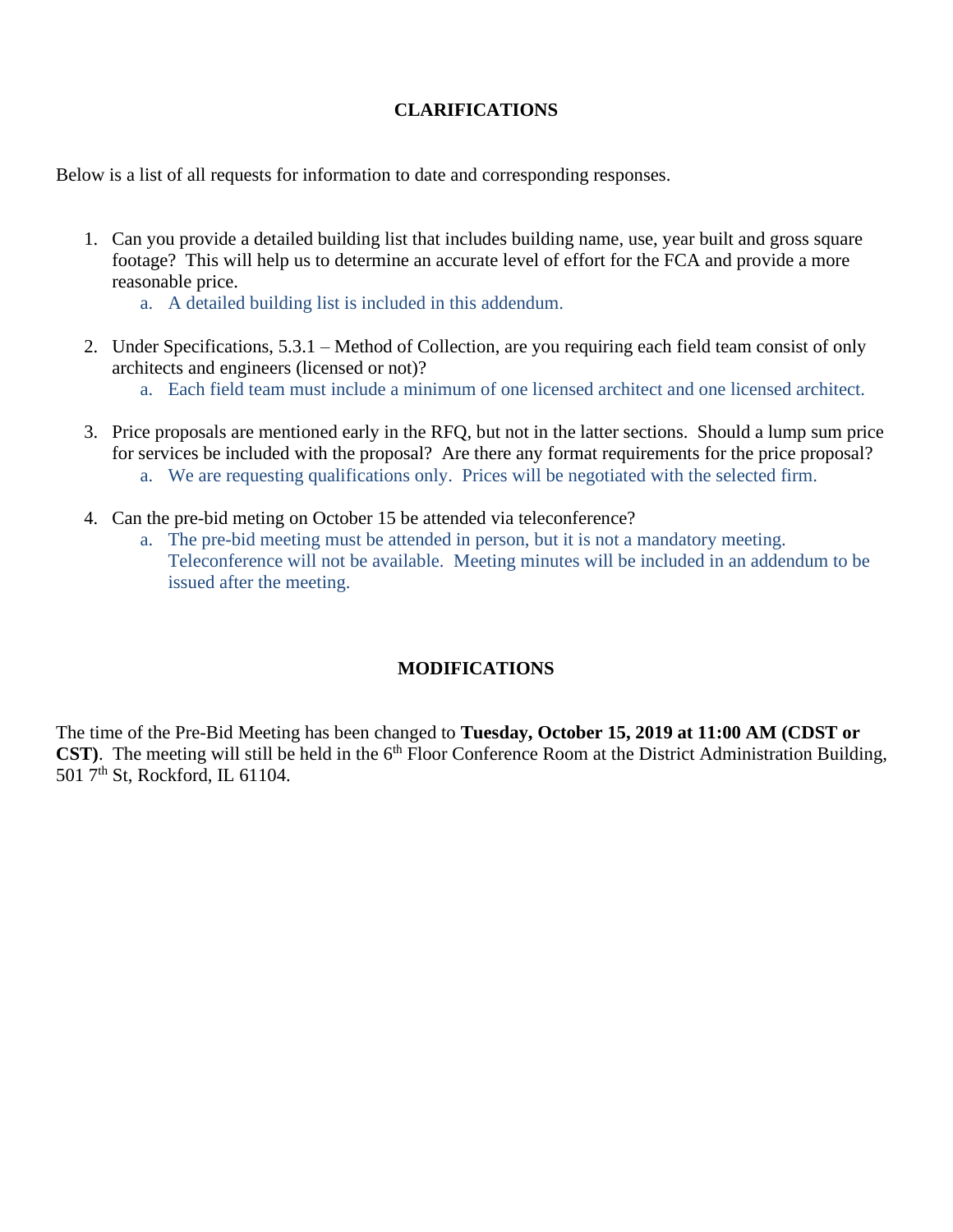# **Building Information**

| Location                    | <b>Square Feet</b> | Year Built | Additions                      |
|-----------------------------|--------------------|------------|--------------------------------|
| <b>Auburn HS</b>            | 324,914.98         | 1960       | 2001, 2013/2014                |
| East HS                     | 354,350.56         | 1939       | 1961, 1980, 2013/2014          |
| <b>Guilford HS</b>          | 290,382.94         | 1962       | 1966, 2014                     |
| Jefferson HS                | 304,058.16         | 1978       | 2014/2015                      |
| Roosevelt                   | 151,161.59         | 1922       | 1954, 1961 pool & boiler room  |
| Total Sq. FT.               | 1,424,868.23       |            |                                |
|                             |                    |            |                                |
| <b>Eisenhower MS</b>        | 160,135.94         | 1971       | none                           |
| Flinn MS                    | 187,480.27         | 1956       | nonel                          |
| Kennedy MS/ Wilson Aspire   | 176,371.65         | 1958       | 1965                           |
| Lincoln MS                  | 173,130.62         | 1927       | none                           |
| <b>RESA MS</b>              | 147,835.62         | 1999       | none                           |
| <b>Thurgood Marshall MS</b> | 140,345.30         | 1971       | none                           |
| West MS                     | 256,943.42         | 1939       | 1960, 1968 classroom & prop rm |
| Total Sq. FT.               | 1,242,242.82       |            |                                |
|                             |                    |            |                                |
| Barbour Two-Way Language    | 83,496.50          | 1998       | none                           |
| <b>Beyer ES</b>             | 49,028.84          | 1968       | none                           |
| <b>Bloom ES</b>             | 68,629.74          | 1952       | 1954, 1959, 2017               |
| <b>Brookview ES</b>         | 55,693.87          | 1966       | 1968, 1969, 2017               |
| <b>Carlson ES</b>           | 54,383.99          | 1970       | 2018                           |
| <b>Cherry Valley ES</b>     | 86,283.19          | 2018       | none                           |
| <b>Conklin ES</b>           | 49,380.53          | 1958       | 2013                           |
| Constance Lane ES           | 86,282.64          | 2019       | none                           |
| <b>Ellis ES</b>             | 103,583.86         | 1998       | none                           |
| <b>Froberg ES</b>           | 48,786.07          | 1965       | 1968, 2013                     |
| <b>Gregory ES</b>           | 55,505.64          | 1959       | 1969, 2017                     |
| <b>Haskell ES</b>           | 46,760.11          | 1958       | 1961, 1962, 1965               |
| <b>Hillman ES</b>           | 66,051.85          | 1966       | 1969, 1975, 2016               |
| Johnson ES                  | 51,171.92          | 1957       | 2013                           |
| Lathrop ES                  | 49,379.61          | 1958       | 2013                           |
| Lewis Lemon ES              | 70,150.91          | 1993       | 2017                           |